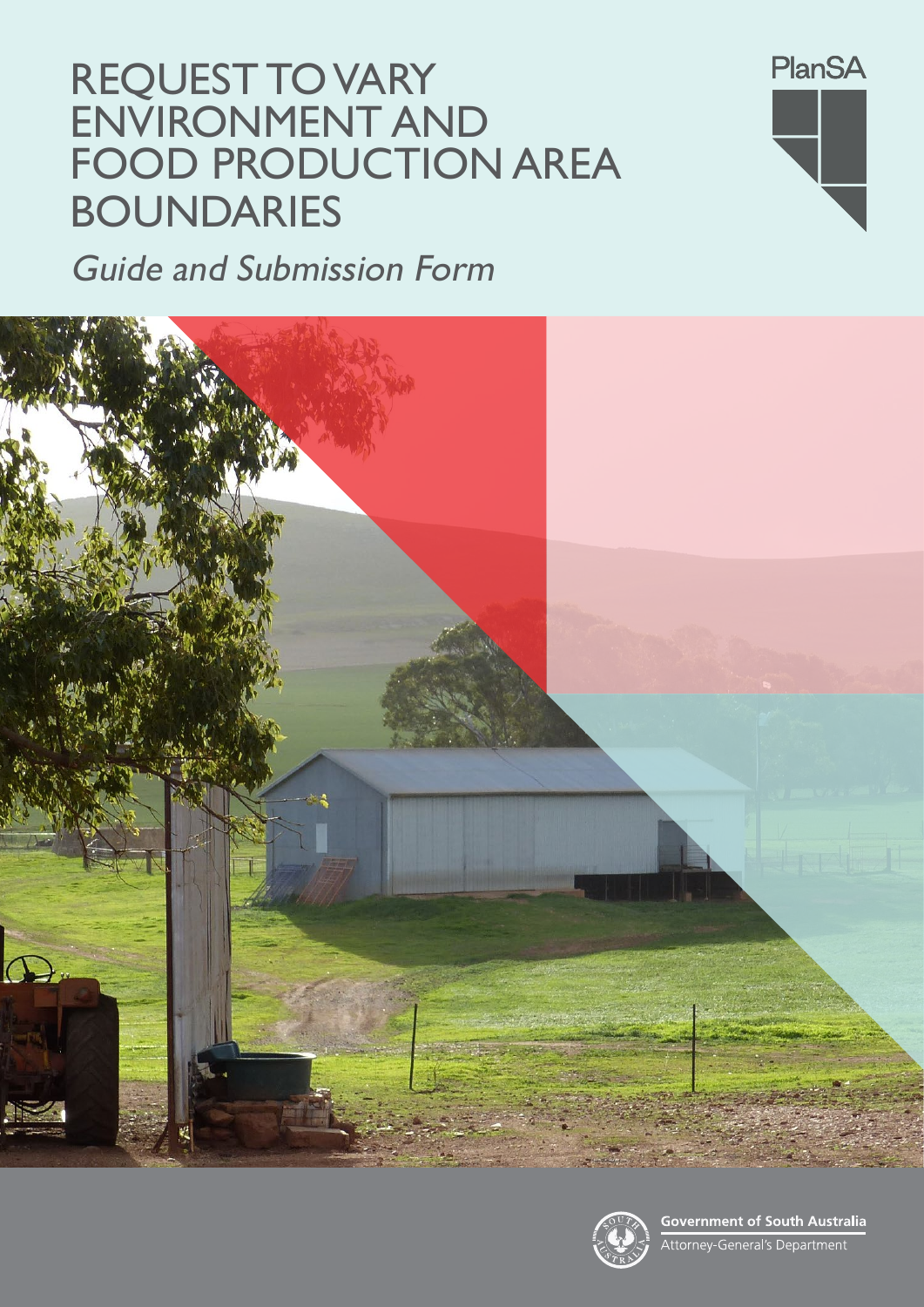### BACKGROUND

The Environment and Food Production Areas (EFPA) were introduced through the South Australian planning system on 1 April 2017 to protect vital food and agricultural lands surrounding metropolitan Adelaide from urban encroachment.

In addition, the EFPA were introduced to help:

- maintain natural rural landscapes
- conserve tourism and environmental resources
- provide certainty to food and wine producers
- encourage development in our existing urban footprint with existing supporting infrastructure
- set the direction for future growth in metropolitan Adelaide.

The EFPA (shown in green in Figure 1) cover rural lands predominantly within the Council areas of Adelaide Hills, Adelaide Plains, Alexandrina, Burnside, Light, Mitcham, Mount Barker, Murray Bridge, Playford, Tea Tree Gully, Victor Harbor and Yankalilla. There are also some smaller portions affecting the Campbelltown and Salisbury Council areas.



Figure 1: EFPA boundaries (green)

The EFPA do not overlap with the Character Preservation Districts (CPD) within the Barossa or McLaren Vale Character Preservation Acts 2012 (or 'CP Acts' - shown in purple in Figure 1).

The EFPA restrict proposals for land divisions seeking to create additional allotments for new housing. They do not affect development proposals on existing allotments for new buildings, or land division for other purposes (e.g. for rural, commercial or industrial purposes). Such proposals are subject to assessment by the local Council via standard processes.

### REVIEW OF EFPA

Pursuant to section 7 of the Planning, Development and Infrastructure Act 2016 (the Act), the State Planning Commission (the Commission) is required to review the EFPA every five (5) years – including any variances to where these areas have been established.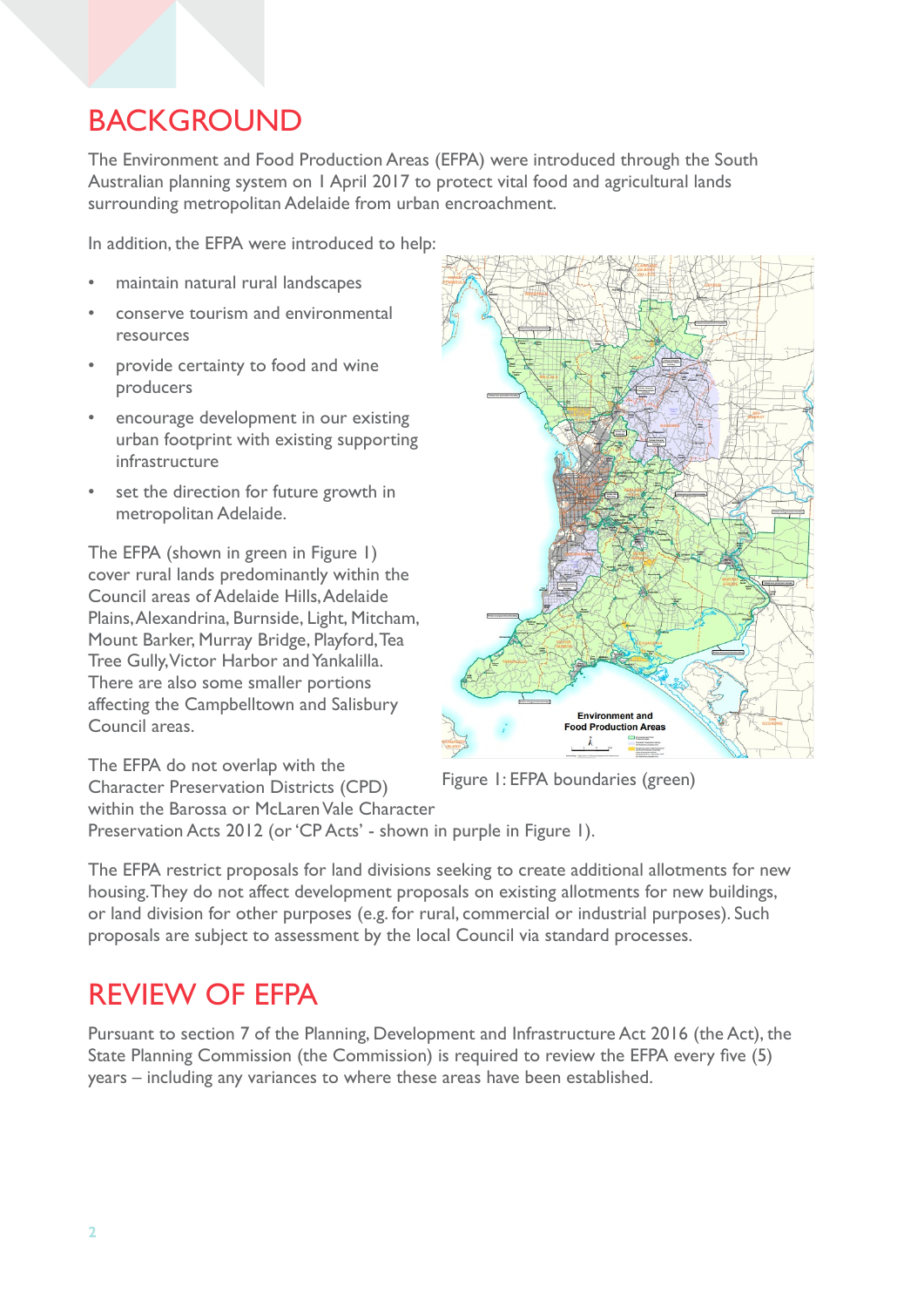### PROCESS FOR VARYING THE BOUNDARIES OF THE **FFPA**

The Act sets out that when considering any proposed variances to the EFPA, the Commission must be satisfied with the following tests:

- Test 1: area/s within Greater Adelaide outside the EFPA are unable to support the principle of urban renewal and consolidation of existing urban areas, and
- Test 2: adequate provision cannot be made within Greater Adelaide outside the EFPA to accommodate housing and employment growth over a minimum 15-year period; or
- Test 3: variation is trivial in nature and will address a recognised anomaly.

In April this year, the Commission commenced its first review of the EFPA boundaries. A report detailing the outcomes of the first stage of the review, the EFPA Review Report (Stage 1) along with a Statement of Position from the Commission, was released on 4 June 2021, and is available on the PlanSA portal [\(plan.sa.gov.au\)](http://plan.sa.gov.au).

As a result of detailed analysis, the report and statement outlines that the Commission is satisfied there is a sufficient supply of land across Greater Adelaide to support housing and employment growth over the next 15 years.

It subsequently states that Tests 1 and 2 (outlined in Section 7 of the Act) are not met and accordingly, the remaining stage of the review (Stage 2) is therefore confined only to consideration of variations to the boundaries in accordance with Test 3 (being those which are trivial in nature and will address a recognised anomaly).

Written submissions outlining potential variations that could reasonably fit within Test 3 are now invited from property owners or other interested persons.

## RELATIONSHIP WITH CPD

The Act establishes a clear legal relationship between the EFPA and the CPD, being that any removal of land within a CPD will trigger the application of the EFPA over that land instead.

It is important to note that the CPD are not currently within the EFPA. This means that any recommendations from the Commission's assessment of CPD will only become relevant to any future changes to the EFPA, in the event that the CP Acts are first amended by Parliament to vary or remove land from CPD.

The previous 2018 CP Acts Review recommended that the Commission investigate the merits of amendment of the CPD for eight identified locations, in the context of Greater Adelaide's growth. The scope of the Commission's review of the EFPA boundaries will therefore also include an assessment of those eight locations.

In line with the recommendations from the 2018 CP Acts Review, the Commission is not inviting further submissions regarding boundaries or other matters relating to CPD through this current EFPA boundary review process.

Further information regarding the previous [2018 CP Acts Review](https://plan.sa.gov.au/__data/assets/pdf_file/0005/481919/Character_Preservation_Acts_Review_-_Review_Outcomes_Report.PDF) can be viewed on the PlanSA portal.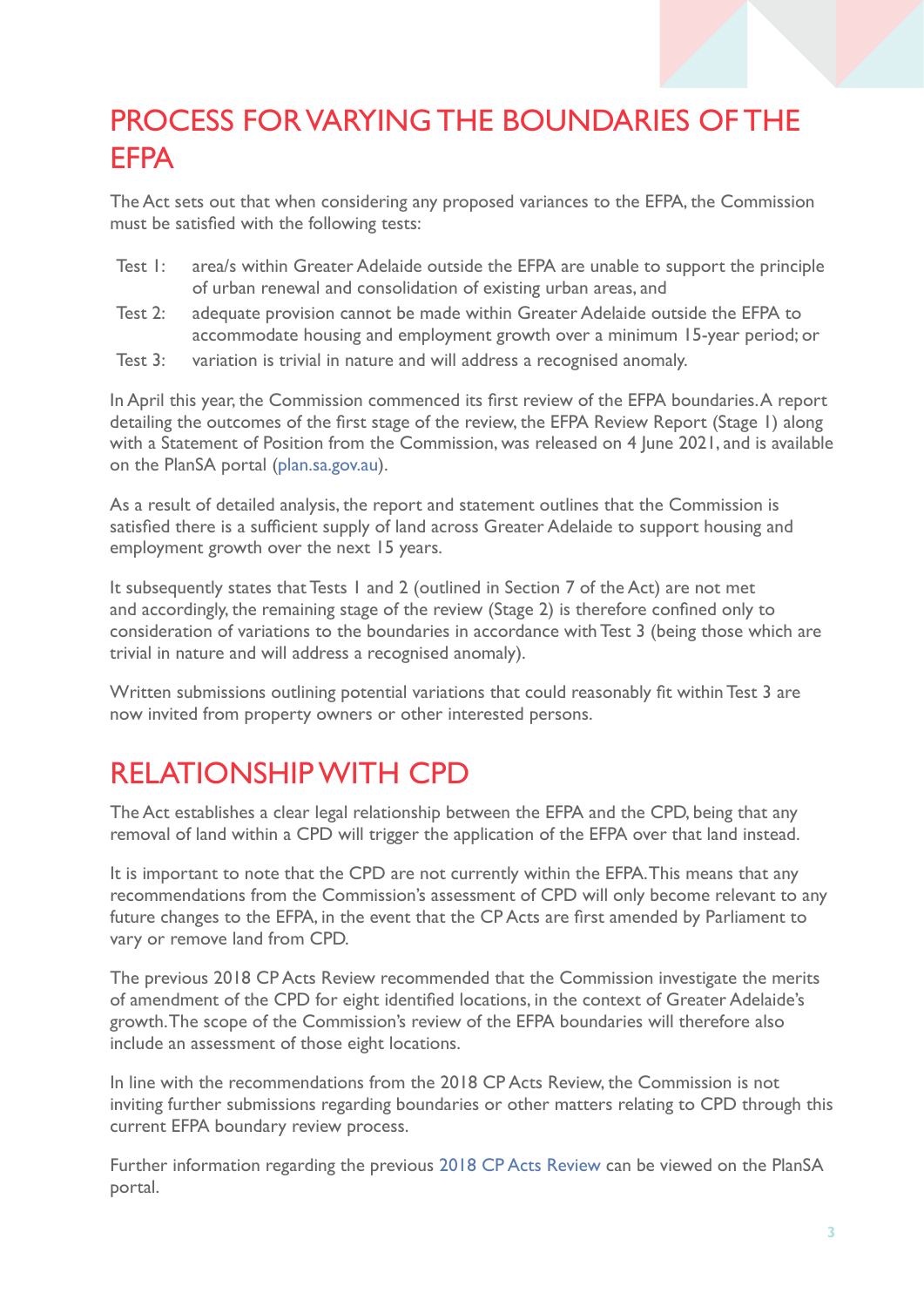### HOW TO COMPLETE YOUR EFPA SUBMISSION

A template has been developed to help provide the Commission with the necessary information it will require to consider a proposed variation to the EFPA boundaries.

Some guiding text has been provided to assist you with the information required in each field.

It is important you provide as much detail as possible when completing your submission, including all the fields within the template that are relevant to your proposal, and any additional documentation or information you think may be relevant.

Providing a clear diagram or map identifying the subject land and its relationship to the boundary of the relevant EFPA will assist in clarifying your submission.

For those requiring assistance with their submission, EFPA information sessions will be held in selected locations during the submissions period. For details and to register your attendance visit the PlanSA events calendar.

For those interested in speaking directly to the Commission about your submission, a public hearing may also be scheduled shortly after the close of the submissions period. Please ensure you clearly identify your preference in the section provided in the template.

### LODGING YOUR SUBMISSION

Your submission should be made using the EFPA online submission form which can be found on the PlanSA portal [\(plan.sa.gov.au/en/EFPA](http://plan.sa.gov.au/en/EFPA)) or by completing the attached template and emailing it to: [PlanSAsubmissions@sa.gov.au](mailto:PlanSAsubmissions%40sa.gov.au?subject=)

### **Submissions will close at 5pm on 30 July 2021**

### NEXT STEPS

Once received, each submission will be published on the PlanSA Portal and considered by the Commission against the relevant criteria. The Commission will then makes its determination on the proposed variance to the boundaries of the EFPA.

Pursuant to section 7(9)(b) of the Act, the Commission will prepare a report for the Minister for Planning outlining the outcomes of its review which will be made available on the PlanSA portal later this year.

Any subsequent variances to the EFPA will not come into effect until the date determined by a notice published in the South Australian Government Gazette and on the PlanSA Portal.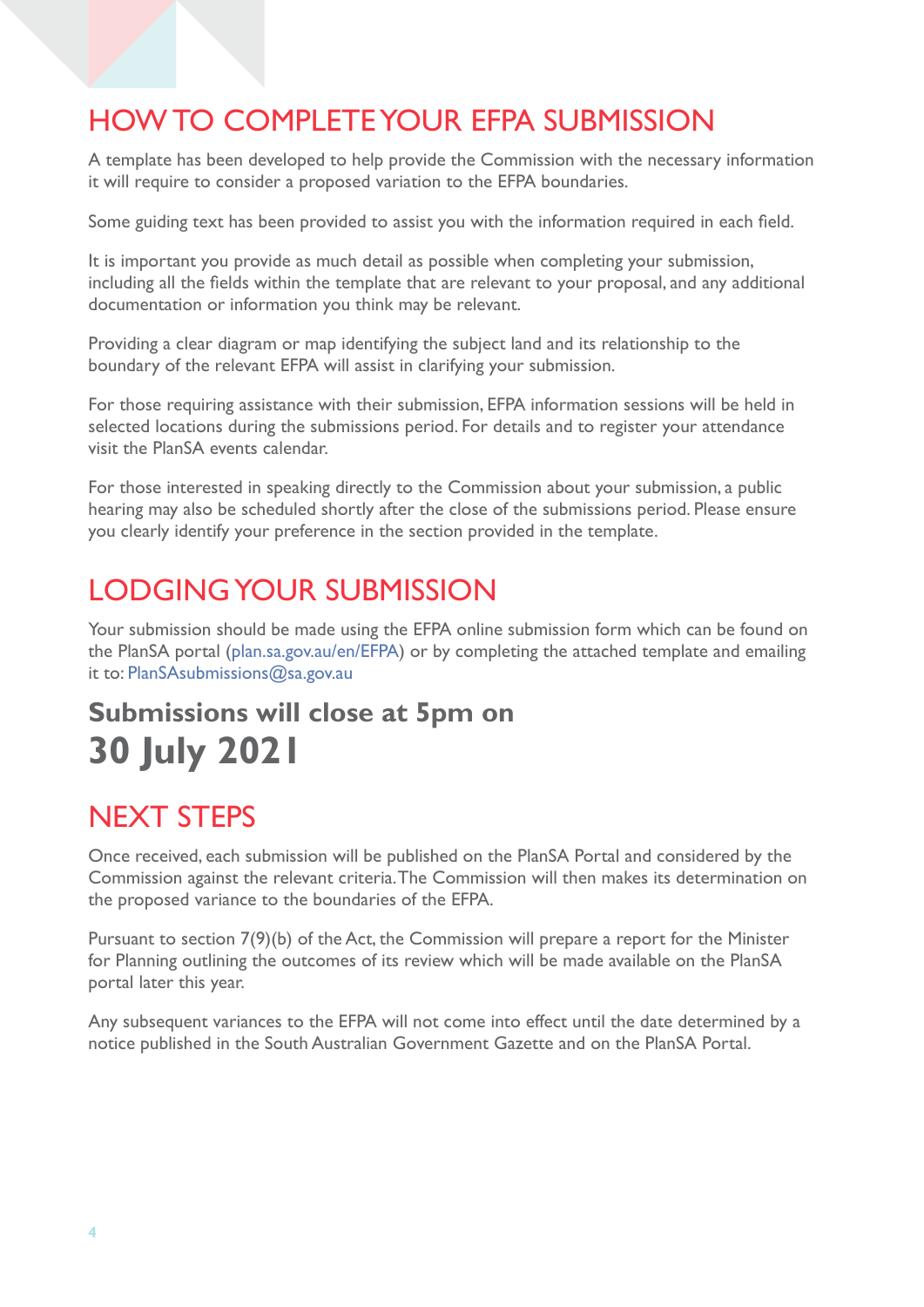## 1. CONTACT DETAILS AND DESCRIPTION OF SUBJECT LAND

#### **a) Your Name and Contact Details**

Please provide contact details for the person requesting the variation. This information will be used if further information is required and for notification purposes following a decision.

| Name:           |  |  |
|-----------------|--|--|
| Postal Address: |  |  |
| Phone Number:   |  |  |
| Mobile Number:  |  |  |
| Email:          |  |  |

### **b) Subject Land Details**

Please provide details regarding the subject land for which the proposed variation to the EFPA boundaries relates to.

| Street Address (or rural      |  |  |  |  |
|-------------------------------|--|--|--|--|
| property address if           |  |  |  |  |
| relevant):                    |  |  |  |  |
| *If multiple street addresses |  |  |  |  |
| are involved, please include  |  |  |  |  |
| each address                  |  |  |  |  |

Allotment ID: *\* Include the Certificate of Title Reference, Valuation Number or other legal identifier of the subject land if known. If multiple allotments of land are involved, please state relevant details for each allotment.* 

#### Owner/s:

*\* If the subject land has multiple owners, please include the full name of each owner*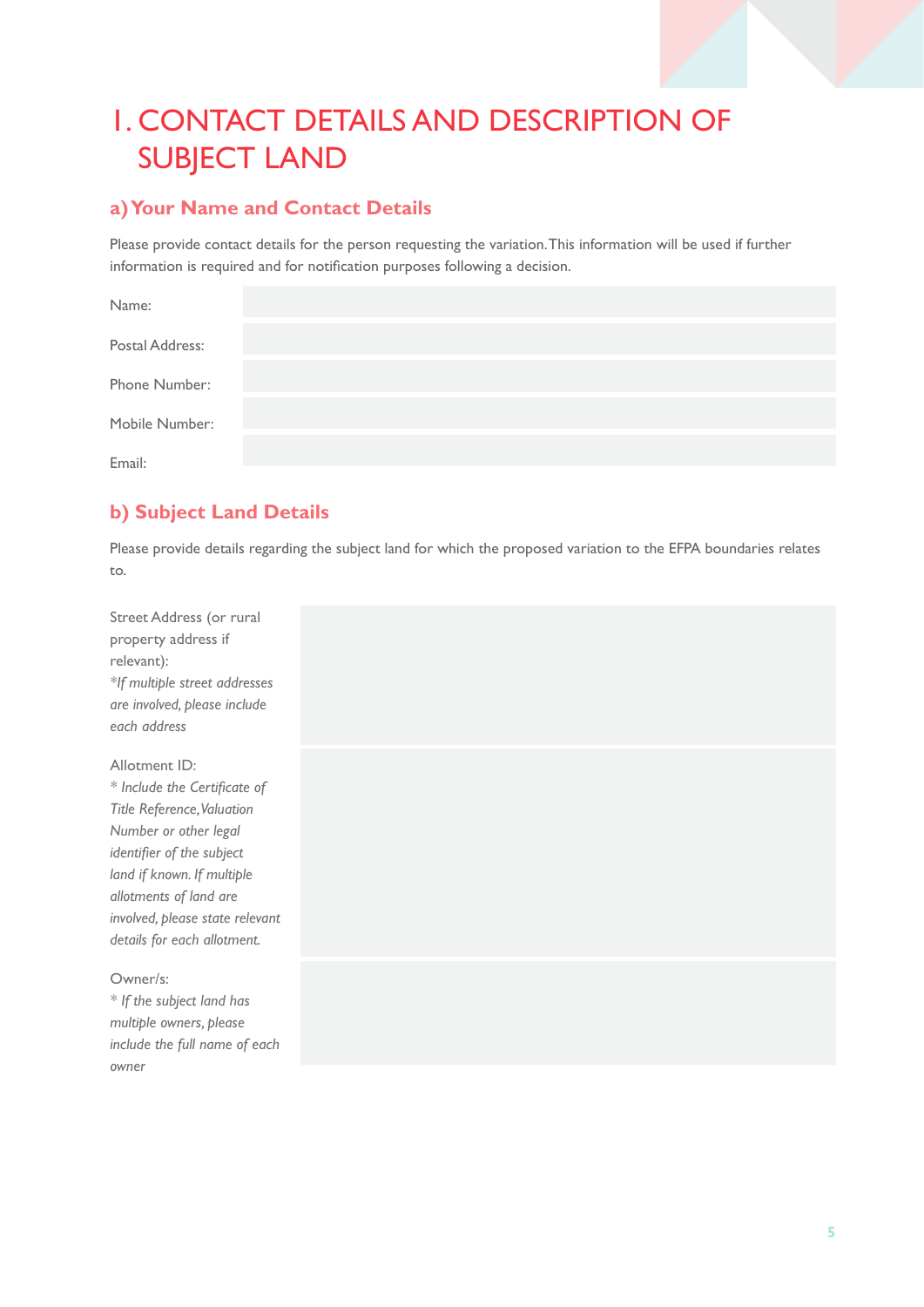### 2. DETAILS OF REQUESTED VARIATION TO EFPA **BOUNDARY**

#### **a) Details of requested variation**

Please outline the details regarding your requested variation to the EFPA boundary. You may also include how the requested variation meets the requirements of Test 3 (in that the variation is considered trivial in nature and will address a recognised anomaly). You may also attach relevant maps and/or diagrams in Step 3.

#### **b) Additional supporting information**

Please provide any supporting information below. For example, is your proposal supported by your local council, neighbour or other relevant background discussions? You may attach any relevant maps or diagrams to this submission in Step 3.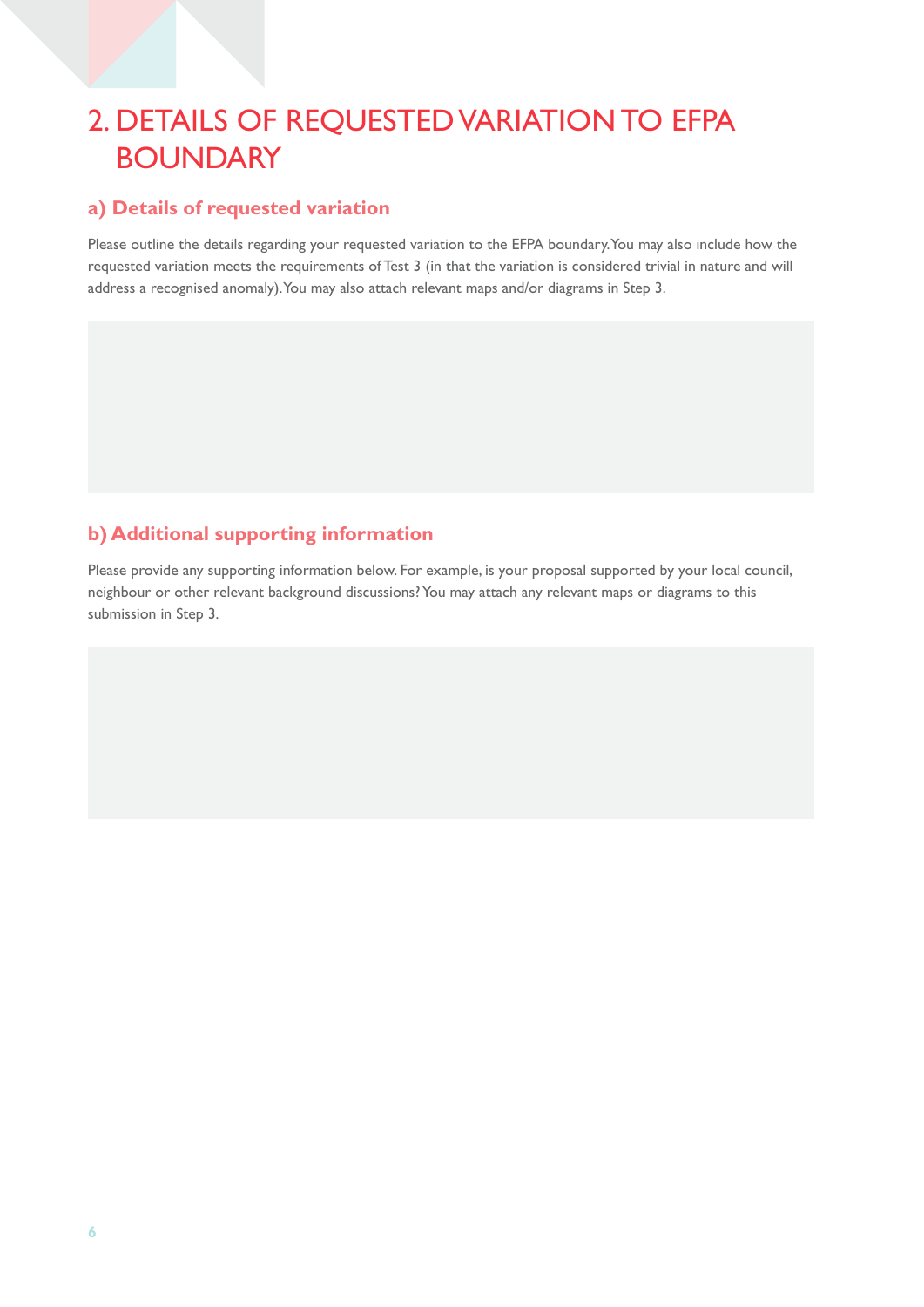## 3a. MAP OR DIAGRAM TO SUPPORT SUBMISSION

To help explain and support your submission, you may attach a diagram or a map of the subject land, preferably showing where the boundary of the EFPA lies in relation to the subject land and where you are seeking the EFPA boundaries to be varied, moved, removed, etc.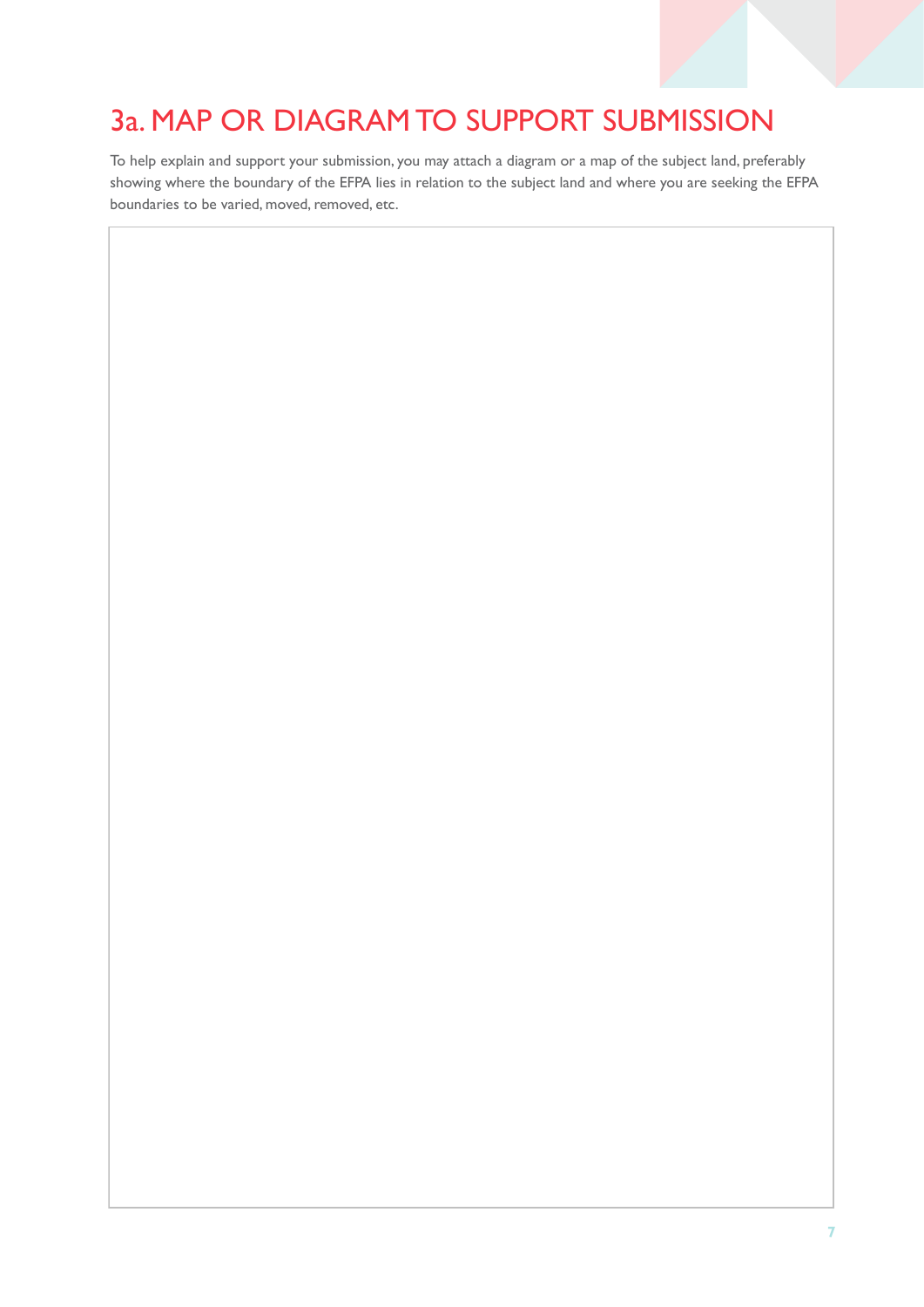### 3b. ADDITIONAL MAP OR DIAGRAM TO SUPPORT **SUBMISSION**

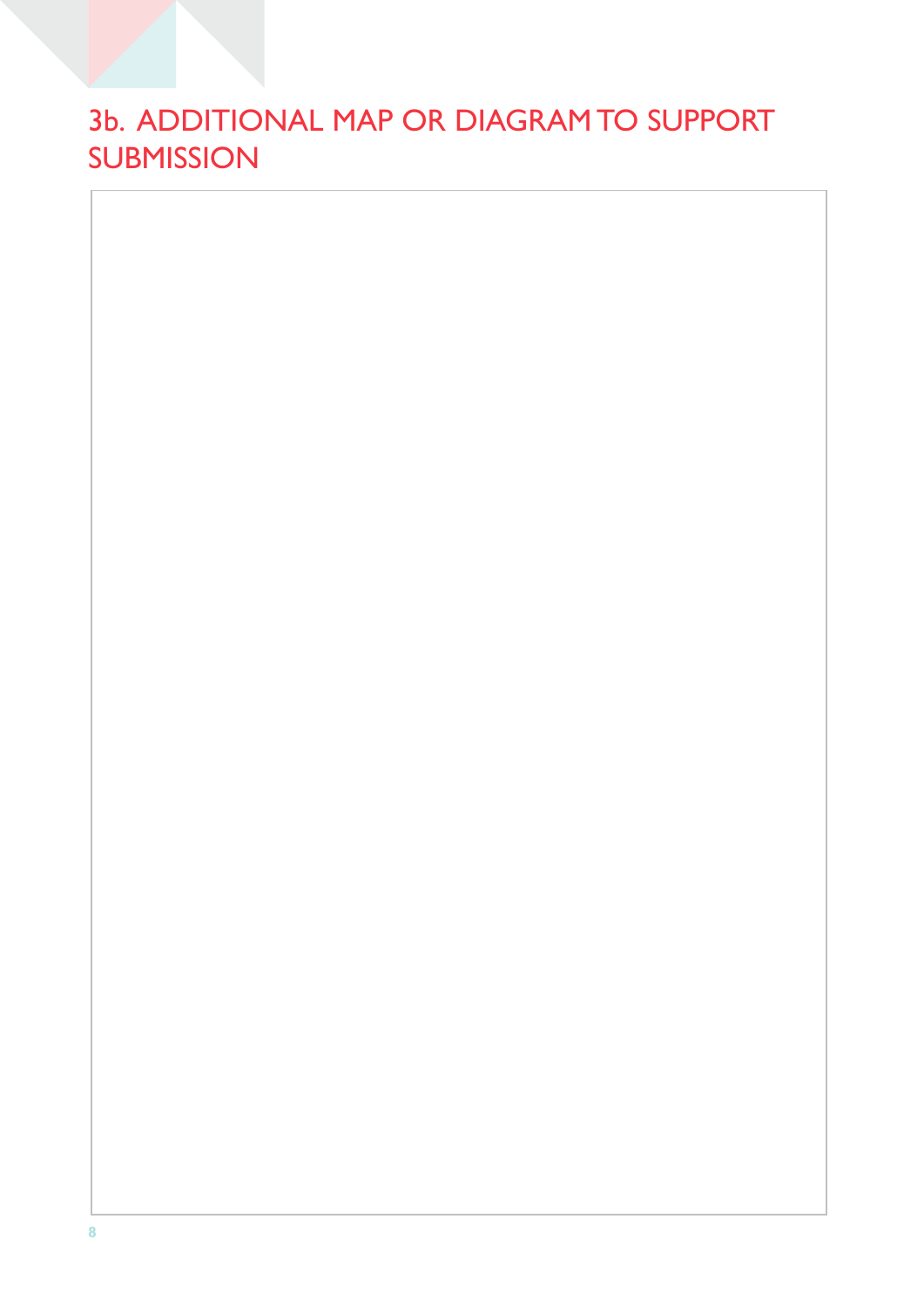### 4. APPEARANCE AT PUBLIC HEARING

a) Do you wish to appear in person to discuss your submission with the State Planning Commission following the close of the submissions period?



b) If you wish to nominate a person other than yourself to appear in person on your behalf at a public hearing, please provide their contact details:

| Name:          |  |  |
|----------------|--|--|
| Address:       |  |  |
| Phone Number:  |  |  |
| Mobile Number: |  |  |
| Email:         |  |  |